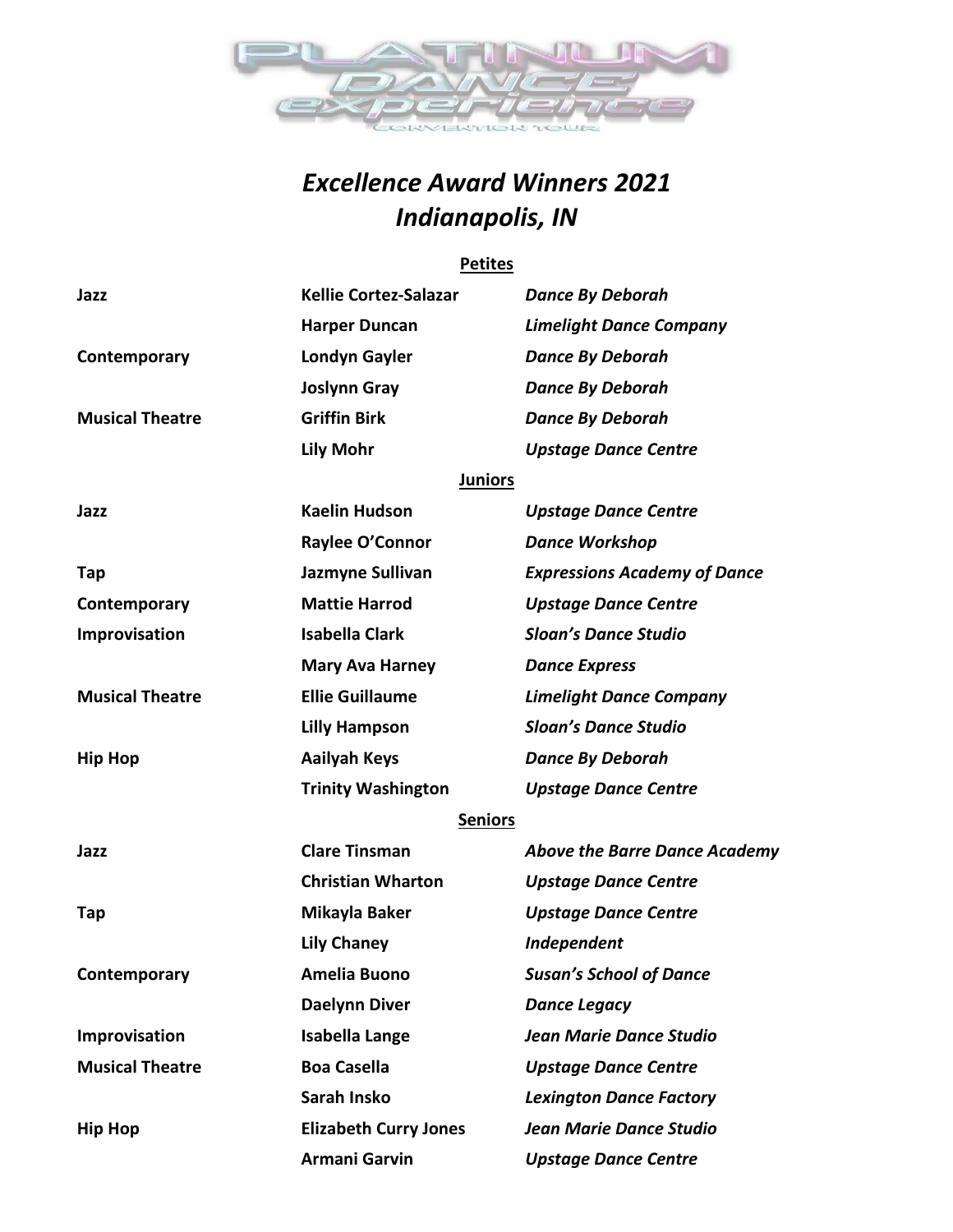

# *Scholarship Award Winners 2021 Indianapolis, IN*

## **Petites**

| \$25 Gift Certificate         | Kelli Cortez-Salazar | <b>Dance By Deborah</b>        |
|-------------------------------|----------------------|--------------------------------|
|                               | <b>Raelyn Penn</b>   | <b>Upstage Dance Centre</b>    |
| <b>Discovery Spotlight GC</b> | Cici Colon           | <b>Dance Legacy</b>            |
|                               | Joanna Green         | Jean Marie Dance Studio        |
| <b>Improv Winner</b>          | <b>Harper Duncan</b> | <b>Limelight Dance Company</b> |
|                               | Jaimeel Gil          | <b>Dance By Deborah</b>        |
| <b>Free Solo Certificate</b>  | Layna Chambers       | <b>Upstage Dance Centre</b>    |
|                               | <b>Lennon Priebe</b> | <b>Dance By Deborah</b>        |
| <b>Free PDC Scholarship</b>   | Londyn Gayler        | <b>Dance By Deborah</b>        |

## **Juniors**

| \$25 Gift Certificate         | <b>Aailyah Keys</b>       | <b>Dance By Deborah</b>             |
|-------------------------------|---------------------------|-------------------------------------|
|                               | <b>Lexington Peters</b>   | <b>Sloan's Dance Studio</b>         |
|                               | <b>Lily Roberts</b>       | <b>Upstage Dance Centre</b>         |
|                               | <b>Sydney Wagoner</b>     | <b>Dance Workshop</b>               |
| <b>Discovery Spotlight GC</b> | Isabella Clark            | <b>Sloan' Dance Studio</b>          |
|                               | <b>Kaelin Hudson</b>      | <b>Upstage Dance Centre</b>         |
| <b>Improv Winner</b>          | <b>Mary Ava Harney</b>    | <b>Dance Express</b>                |
|                               | <b>Samantha Morgan</b>    | <b>Dance Workshop</b>               |
| <b>Opening # PDC</b>          | <b>Rosalind Ash</b>       | <b>Upstage Dance Centre</b>         |
|                               | <b>Kaelin Hudson</b>      | <b>Upstage Dance Centre</b>         |
| <b>Opening # Nationals</b>    | Jazmyne Sullivan          | <b>Expressions Academy of Dance</b> |
|                               | <b>Trinity Washington</b> | <b>Upstage Dance Centre</b>         |
| <b>Free Solo Certificate</b>  | <b>Lilly Hampson</b>      | Sloan's Dance Studio                |
|                               | Raylee O'Connor           | <b>Dance Workshop</b>               |
| <b>Free PDC Scholarship</b>   | <b>Isabella Clark</b>     | <b>Sloan's Dance Studio</b>         |
|                               | <b>Ellie Guillaume</b>    | <b>Limelight Dance Company</b>      |